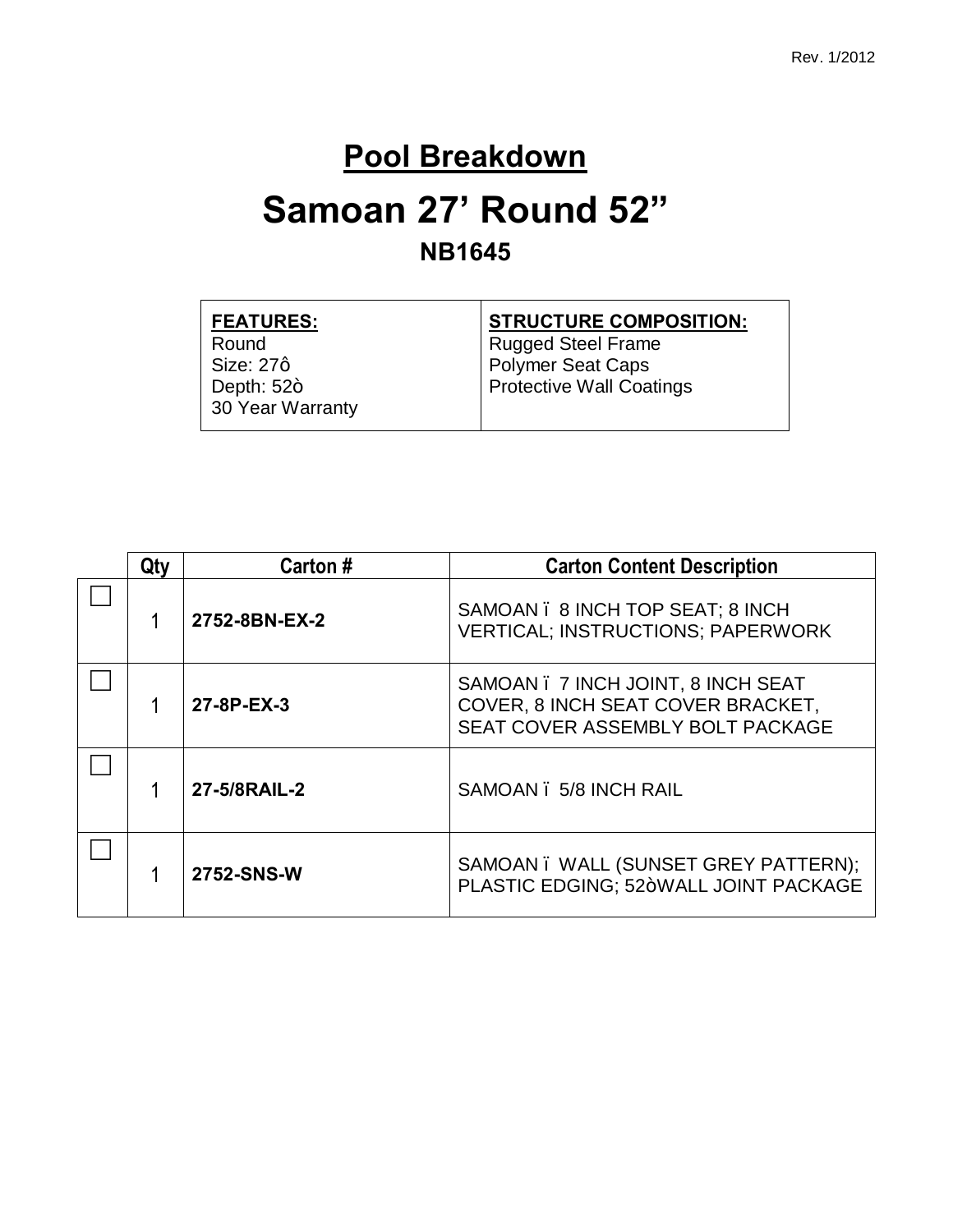### **Carton Breakdown**

# **Samoan 27' Round 52"**

**NB1645**

|                                                                  | Key#                         | Qty | Item#                            | Mfg Part # | <b>Part Description</b>         |  |
|------------------------------------------------------------------|------------------------------|-----|----------------------------------|------------|---------------------------------|--|
|                                                                  | FRAME CARTON # 2752-8BN-EX-2 |     |                                  |            |                                 |  |
|                                                                  | 1                            | 18  | <b>NBP1045</b>                   | 2384       | 8in Vertical (52+High)          |  |
|                                                                  | 6                            | 18  | <b>NBP1044</b>                   | 1184       | 8in Top Seat L=1444mm (56-7/8+) |  |
|                                                                  | ---                          | 1   |                                  | 0022       | Warranty                        |  |
|                                                                  |                              | 1   |                                  | 0023       | <b>Safety Decals</b>            |  |
|                                                                  | ---                          | 1   |                                  | 0024       | Parts List + Frame Instruction  |  |
|                                                                  | ---                          | 1   |                                  | 0025       | <b>Safety Booklet</b>           |  |
|                                                                  | ---                          | 1   |                                  | 0001       | <b>Round Instruction Manual</b> |  |
|                                                                  |                              |     |                                  |            |                                 |  |
|                                                                  |                              |     | RAIL CARTON # 27-5/8RAIL-2       |            |                                 |  |
|                                                                  | 4                            | 36  | <b>NBP1058</b>                   | 1627       | 5/8in Rail L=1431mm (56-3/8+)   |  |
|                                                                  |                              |     |                                  |            |                                 |  |
|                                                                  |                              |     | <b>FRAME CARTON # 27-8P-EX-3</b> |            |                                 |  |
|                                                                  | $\overline{2}$               | 18  | <b>NBP1061</b>                   | 2176       | 7in Resin Joint - Upper         |  |
|                                                                  | $\overline{7}$               | 18  | <b>NBP1047</b>                   | 2483       | 8in Seat Cover Bracket          |  |
|                                                                  | 8                            | 18  | <b>NBP1046</b>                   | 2482       | 8in Seat Cover                  |  |
|                                                                  | 10                           | 18  | <b>NBP1062</b>                   | 2276       | 7in Resin Joint - Lower         |  |
| Seat Cover Assembly Bolt Package (Part # 3318 / Order # NBP1032) |                              |     |                                  |            |                                 |  |
|                                                                  | 3                            | 216 | <b>NBP1032</b>                   | 0341*      | #12 Sheet Metal Screw           |  |
|                                                                  | 3                            | 18  | <b>NBP1032</b>                   | 2402*      | <b>Resin Seat Cover Cap</b>     |  |

\*These part # are not available to purchase separately. They must be purchased as the Seat Cover Assembly Bolt Package, Order # NBP1032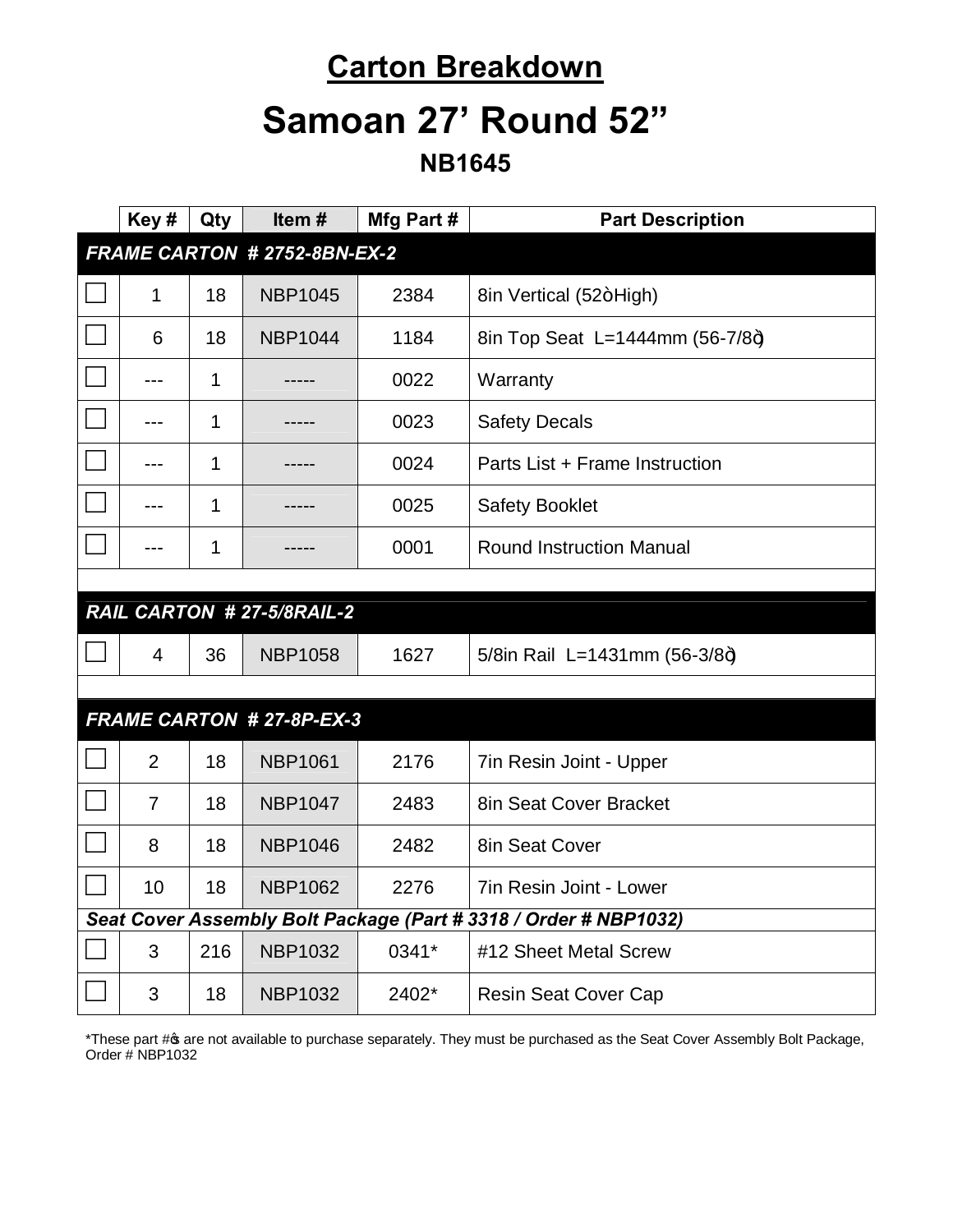### **Carton Breakdown**

## **Samoan 27' Round 52"**

**NB1645**

|                                | Key#                                                       | Qty | Item $#$       | Mfg Part# | <b>Part Description</b>                          |  |
|--------------------------------|------------------------------------------------------------|-----|----------------|-----------|--------------------------------------------------|--|
| <b>WALL CARTON #2752-SNS-W</b> |                                                            |     |                |           |                                                  |  |
|                                | 5                                                          | 20  | <b>NL107</b>   | 8100      | <b>Plastic Edging</b>                            |  |
|                                | 9                                                          |     | PC5106         | 52+Wall   | <b>Sunset Grey Wall</b>                          |  |
|                                | 52" Wall Joint Bolt Package (Part # 0113, Order # NBP1021) |     |                |           |                                                  |  |
|                                | 3                                                          | 26  | <b>NBP1021</b> | 0513*     | $\frac{1}{4}$ +x $\frac{1}{2}$ +Truss Head Screw |  |
|                                | 3                                                          | 51  | <b>NBP1021</b> | $0411*$   | 1/ <sub>4</sub> +Reinforcing Washer              |  |
|                                | 3                                                          | 26  | <b>NBP1021</b> | 0611*     | $1/4 + N$ ut                                     |  |

\*These part # are not available to purchase separately. They must be purchased as the Wall Joint Bolt Package, Order # NBP1021